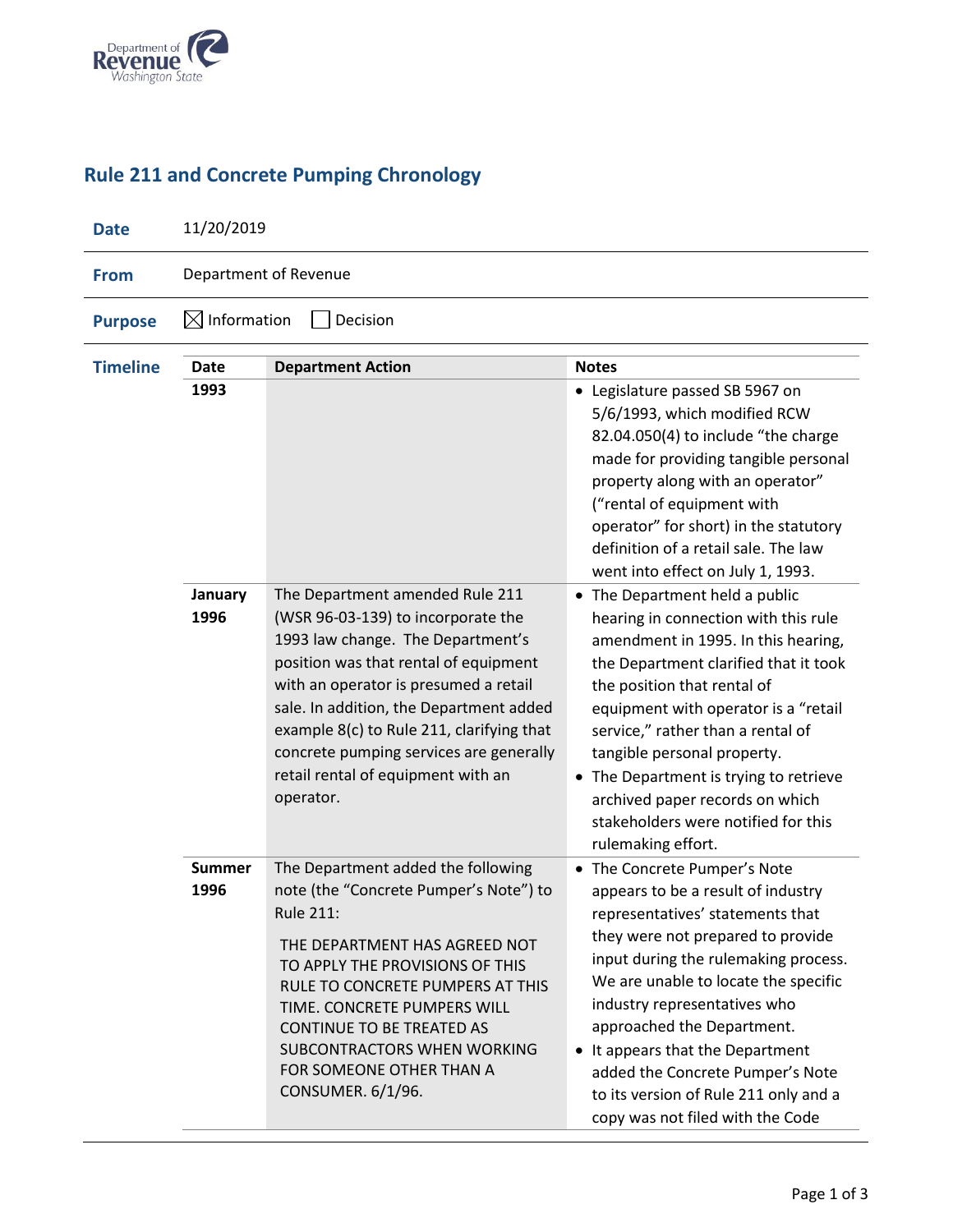|                           |                                                                                                                                                                                                              | Reviser Office (CRO). Please note:<br>CRO indicated that they did not start<br>publishing WACs online until 2004.<br>Instead, interested persons would<br>have to get a paper copy of the<br>Washington state register to see the<br>WAC changes.<br>• It appears that the Department<br>created the note with the intent to<br>engage in further rulemaking specific<br>to concrete pumping. No rulemaking<br>activity followed until 2010.                                                                                                                                                                               |
|---------------------------|--------------------------------------------------------------------------------------------------------------------------------------------------------------------------------------------------------------|----------------------------------------------------------------------------------------------------------------------------------------------------------------------------------------------------------------------------------------------------------------------------------------------------------------------------------------------------------------------------------------------------------------------------------------------------------------------------------------------------------------------------------------------------------------------------------------------------------------------------|
| January<br>2010           | The Department updated its<br>Construction Industry Guide to clarify<br>that concrete pumpers should continue<br>to report as "construction" services.                                                       | As best as staff can determine, this<br>update occurred on January 14,<br>2010.                                                                                                                                                                                                                                                                                                                                                                                                                                                                                                                                            |
| February<br>2010          | The Department amended Rule 211<br>(WSR 10-06-070) to replace the term<br>"resale certificate" with "reseller<br>permit".                                                                                    | • When we adopted this expedited<br>Rule 211 amendment, there was no<br>Concrete Pumper's Note in the<br>header section. We presume it was<br>at this time the note was removed<br>from the Department's version of<br>the rule.                                                                                                                                                                                                                                                                                                                                                                                           |
| 2016                      | The Department issued a Tax Topic<br>article to clarify that concrete pumpers<br>should continue to report as<br>"construction" services.                                                                    | • This appeared to have been the<br>result of the industry asking for<br>clarification on the tax treatment of<br>concrete pumping services. This<br>meant that retail construction<br>contractors were able to use a<br>reseller permit to purchase concrete<br>pumping services for resale. This<br>guidance contradicted both the<br>statute and the Department's rule.<br>The Department's Taxpayer Services<br>seems to recall that there were<br>stakeholder efforts on the topic<br>around this time. However, they<br>have not been able to confirm<br>whether and when those meetings<br>or discussions occurred. |
| <b>August</b><br>30, 2019 | Given the conflicting guidance, the<br>Department again analyzed the legal<br>issues and issued a prospective interim<br>guidance statement taking the position<br>that, effective October 1, 2019, concrete | No stakeholder work was conducted<br>before sending out the interim<br>guidance statement.<br>• However, the Department did notify<br>all stakeholders who are on the                                                                                                                                                                                                                                                                                                                                                                                                                                                      |